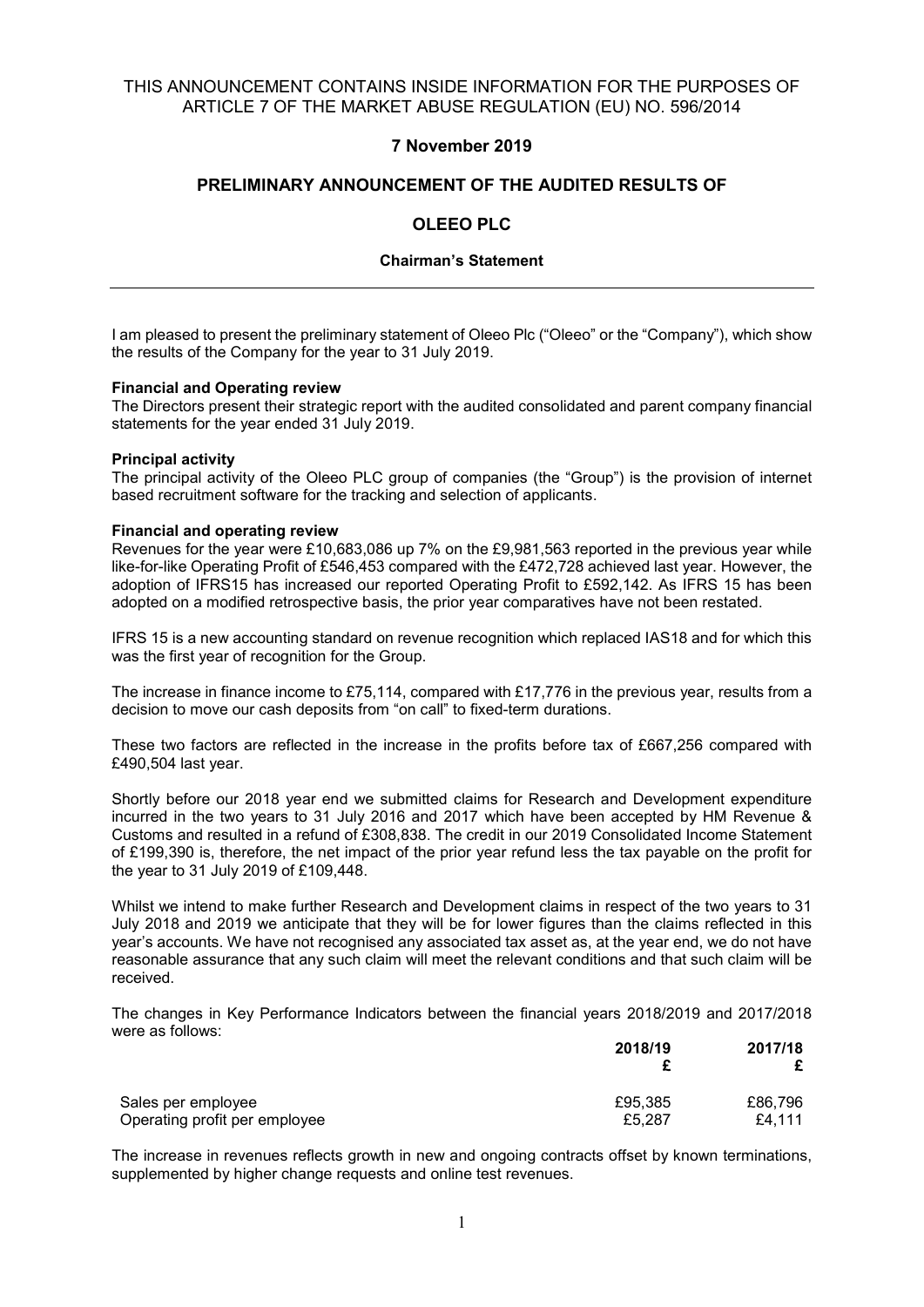Meanwhile costs increased as we pursued our strategy of product innovation and putting customers at the heart of our business. This included an increase in product development costs and the first trials of our machine learning based solution. At the same time, we continued to focus on looking after and delighting our customers. Ongoing efforts to continually improve service, were augmented by the redeployment of resources into customer focused teams and the growth of our customer success resources. As a result, during the year we saw an increase in customer satisfaction measured by our net promoter score.

Our focus remains on innovation, growth and the success of our customers and we expect to continue to invest particularly in product development resources and marketing. As a result, costs are expected to grow putting continued downward pressure on profitability. The new business team are buoyed by some new business success at the turn of the new financial year and positive prospects for the first half, however known reductions and an extremely competitive environment mean that the outlook for both sales and profits remain uncertain.

### **Principal risks and uncertainties**

### Commercial and operational risk

Competitive pressure and economic instability are continuing and growing risks for the Company. The Company manages this risk by developing leading edge products capable of driving significant transformation and value within our clients, through high levels of customer service, by managing resource levels and pursuing opportunities for continuous improvement.

The business is dependent upon clients' ability to safely access data held on our servers and satisfy data protection legislation. In order to ensure that service availability is not affected by a breakdown in power supplies or by other physical hazards our servers are housed offsite in secure facilities on the premises of a specialist provider of such facilities. Third party security experts are also regularly engaged to advise on data security and to ensure the Company has appropriate defences against "hacking". In addition, we maintain a rigorous, ISO27001 accredited, security management system.

### Financial risk

The main risk arising from the Company's activities is currency risk. This is monitored by the Board of directors and was not considered to be significant at the balance sheet date of 31 July 2019.

### **Dividends and Share Buybacks**

The Directors are pleased to recommend the payment of a dividend of 3.5p per share, which is the same as that paid in respect of the previous year. This dividend will be subject to the approval of shareholders at the Annual General Meeting to be held at 5-7 Bridgeworks, The Crescent, London SW19 8DR at 10.30 am on 3 December 2019 and, if approved, will be payable on 6 December 2019 to shareholders on the register as at 15 November 2019.

The Board will be seeking at the Annual General Meeting the extension of the authority granted last year to make purchases of ordinary shares. In assessing whether in practice to use this authority, the Board will take into account all relevant factors including the effect on earnings per share and assets per share ratios and other benefits to shareholders. In the year ended 31 July 2019, 16,500 ordinary shares were purchased.

### **Our Team**

I am very fortunate to have an extremely dedicated team who apply a huge depth of domain expertise and a fantastic commitment to our customers. I would like to thank everyone for their tenacity, skill and support.

This strategic report was approved on 7 November 2019 by the Board.

Charles EH Hipps Chairman, Oleeo Plc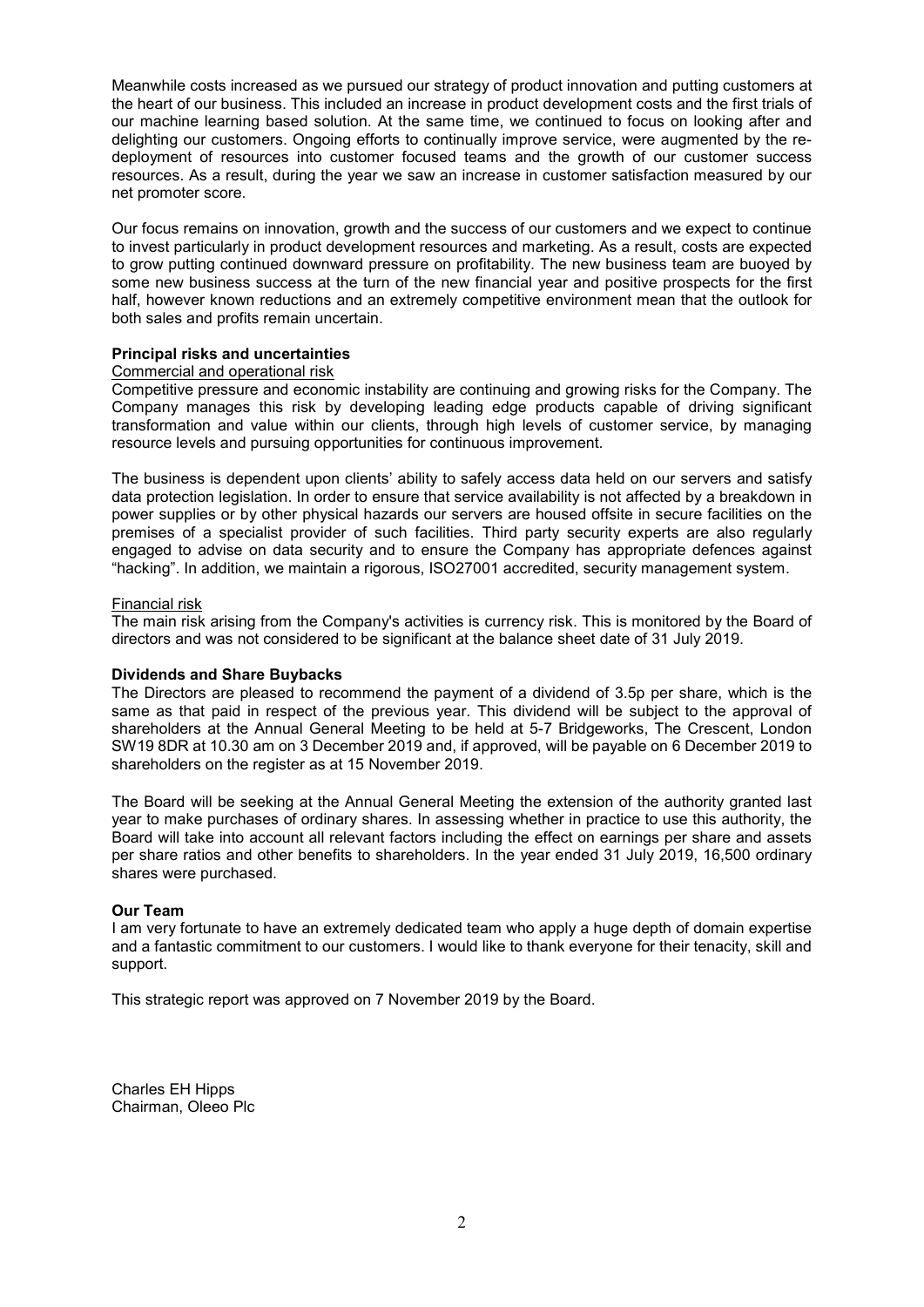# **CONSOLIDATED INCOME STATEMENT**

# **For the Year Ended 31 July 2019**

|                                               | 2019<br>£    | 2018<br>£   |
|-----------------------------------------------|--------------|-------------|
| <b>Revenue</b>                                | 10,683,086   | 9,981,563   |
| Total administrative expenses                 | (10,090,944) | (9,508,835) |
| <b>Operating profit</b>                       | 592,142      | 472,728     |
| Finance income                                | 75,114       | 17,776      |
| Profit on ordinary activities before taxation | 667,256      | 490,504     |
| Income tax credit / (charge)                  | 199,390      | (98, 233)   |
| Profit for the year                           | 866,646      | 392,271     |
| Earnings per share                            |              |             |
| Basic                                         | 11.37p       | 5.16p       |
| <b>Diluted</b>                                | 11.30p       | 5.10p       |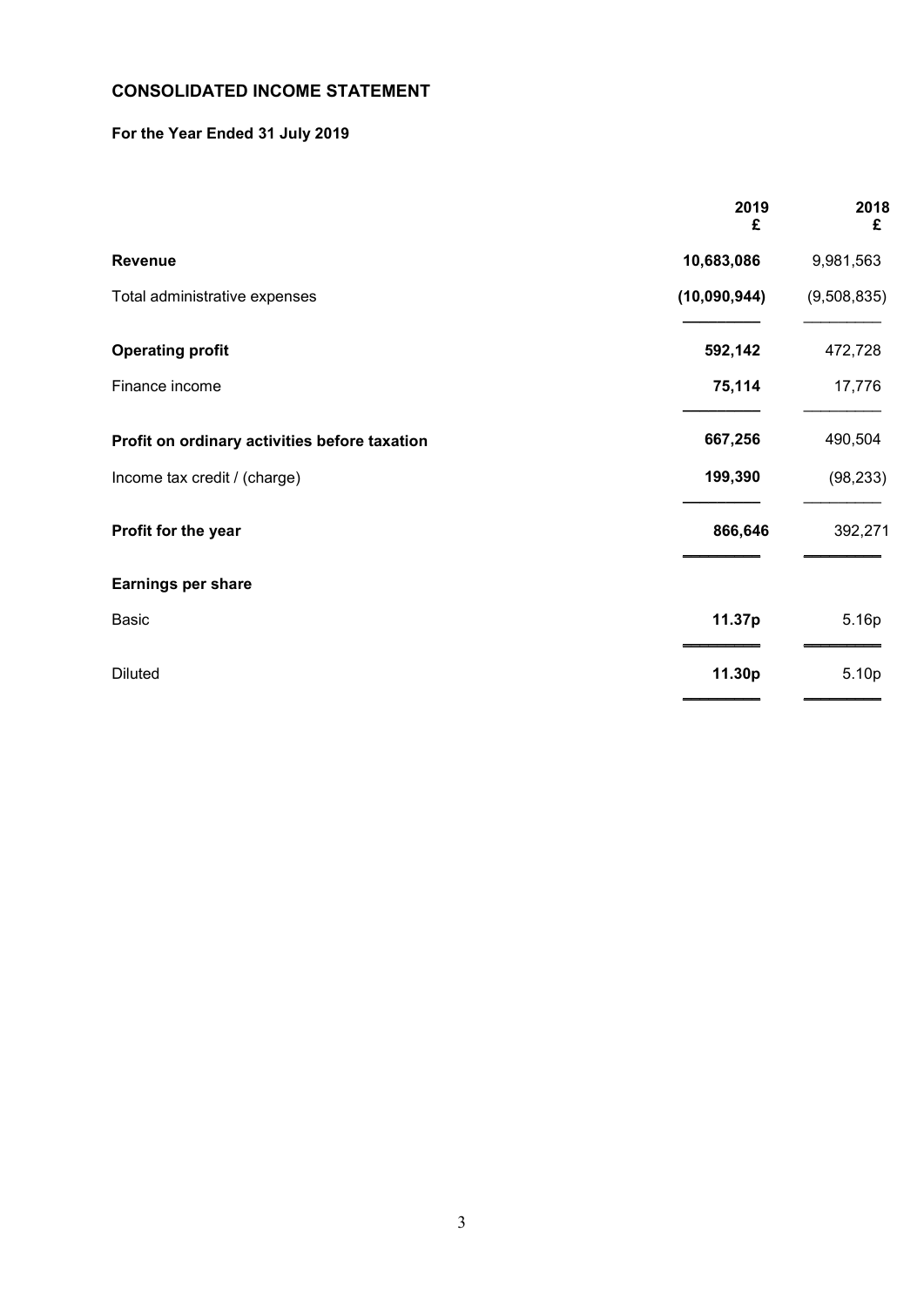# **CONSOLIDATED STATEMENT OF FINANCIAL POSITION**

# **As at 31 July 2019**

|                                             | <b>Note</b> | 2019<br>£           | 2018<br>£           |
|---------------------------------------------|-------------|---------------------|---------------------|
| <b>Assets</b>                               |             |                     |                     |
| <b>Non-current assets</b>                   |             |                     |                     |
| Property, plant and equipment               | 11          | 235,325             | 200,619             |
| Trade and other receivables                 | 12          | 46,515              |                     |
| <b>Total non-current assets</b>             |             | 281,840             | 200,619             |
|                                             |             |                     |                     |
| <b>Current assets</b>                       |             |                     |                     |
| Trade and other receivables                 | 12          | 2,620,588           | 1,712,532           |
| Short term investments                      | 19          | 7,650,000           | 7,750,000           |
| Cash and cash equivalents                   | 13          | 4,022,470           | 3,503,758           |
| <b>Total current assets</b>                 |             | 14,293,058          | 12,966,290          |
| <b>Total assets</b>                         |             | 14,574,898          | 13,166,909          |
|                                             |             |                     |                     |
| <b>Equity</b>                               |             | 7,628               |                     |
| Issued capital<br>Share premium             | 15<br>16    | 1,713,256           | 7,620<br>1,690,158  |
| Capital redemption reserve                  | 16          | 725                 | 708                 |
| <b>Translation reserve</b>                  | 16          | 16,660              | 6,409               |
| Retained earnings                           | 16          | 8,639,924           | 8,414,702           |
| <b>Total equity</b>                         |             | 10,378,193          | 10,119,597          |
| <b>Liabilities</b>                          |             |                     |                     |
| <b>Non-current liabilities</b>              |             |                     |                     |
| Deferred tax                                | 8           | 38,007              | 30,148              |
| <b>Liabilities</b>                          |             |                     |                     |
| <b>Current liabilities</b>                  |             |                     |                     |
| Trade and other payables<br>Corporation tax | 14          | 4,136,486<br>22,212 | 2,977,024<br>40,140 |
|                                             |             |                     |                     |
| <b>Total current liabilities</b>            |             | 4,158,698           | 3,017,164           |
| <b>Total liabilities</b>                    |             | 4,196,705           | 3,047,312           |
| <b>Total equity and liabilities</b>         |             | 14,574,898          | 13,166,909          |
|                                             |             |                     |                     |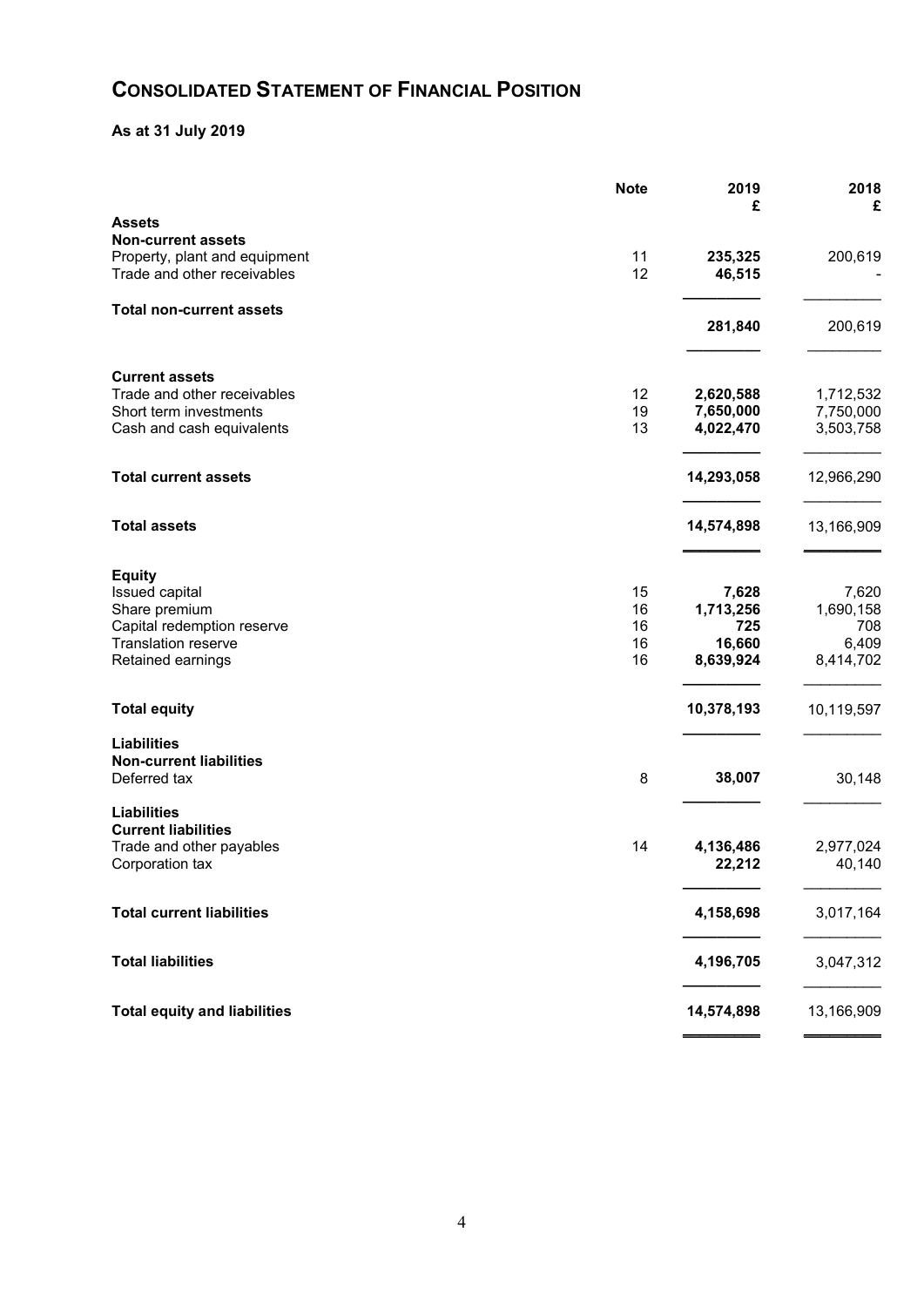# **CONSOLIDATED STATEMENT OF CASH FLOWS**

# **For the Year Ended 31 July 2019**

|                                                                 | 2019<br>£          | 2018<br>£             |
|-----------------------------------------------------------------|--------------------|-----------------------|
| Cash flows from operating activities                            |                    |                       |
| Profit for the year                                             | 866,646            | 392,271               |
| Adjusted for:                                                   |                    |                       |
| Depreciation<br>Foreign exchange on revaluation of fixed assets | 128,064<br>946     | 112,570               |
| Share based payments                                            | 16,510             | 13,951                |
| (Increase) in receivables                                       | (682, 491)         | (258, 425)            |
| Increase / (decrease) in payables                               | 522,550            | (206, 543)            |
| Finance income                                                  | (75, 114)          | (17, 776)             |
| Corporation tax (income) / expense                              | (199, 390)         | 98,233                |
| Loss on disposal of fixed assets                                |                    | 10,637                |
|                                                                 |                    |                       |
| Taxation received / (paid)                                      | 577,721<br>189,321 | 144,918<br>(170, 501) |
|                                                                 |                    |                       |
| Net cash inflow / (outflow) from operating activities           | 767,042            | (25, 583)             |
| Cash flows from investing activities                            |                    |                       |
| Interest received                                               | 75,114             | 17,776                |
| Purchase of property, plant and equipment                       | (163, 716)         | (152, 978)            |
| Short term investments                                          | 100,000            | (7,750,000)           |
| Net cash inflow / (outflow) from investing activities           | 11,398             | (7,885,202)           |
| <b>Cash flows from financing activities</b>                     |                    |                       |
| Proceeds from issue of shares                                   | 23,123             | 41,168                |
| Purchase of own shares                                          | (26, 400)          |                       |
| Equity dividends paid                                           | (266, 702)         | (265, 510)            |
| Net cash outflow from financing activities                      | (269, 979)         | (224, 342)            |
| Exchange differences on translation of foreign operations       | 10,251             | 7,598                 |
| Increase / (decrease) in cash in the year                       | 518,712            | (8, 127, 529)         |
| Cash and cash equivalents at beginning of year                  | 3,503,758          | 11,631,287            |
| Cash and cash equivalents at end of year                        | 4,022,470          | 3,503,758             |
|                                                                 |                    |                       |